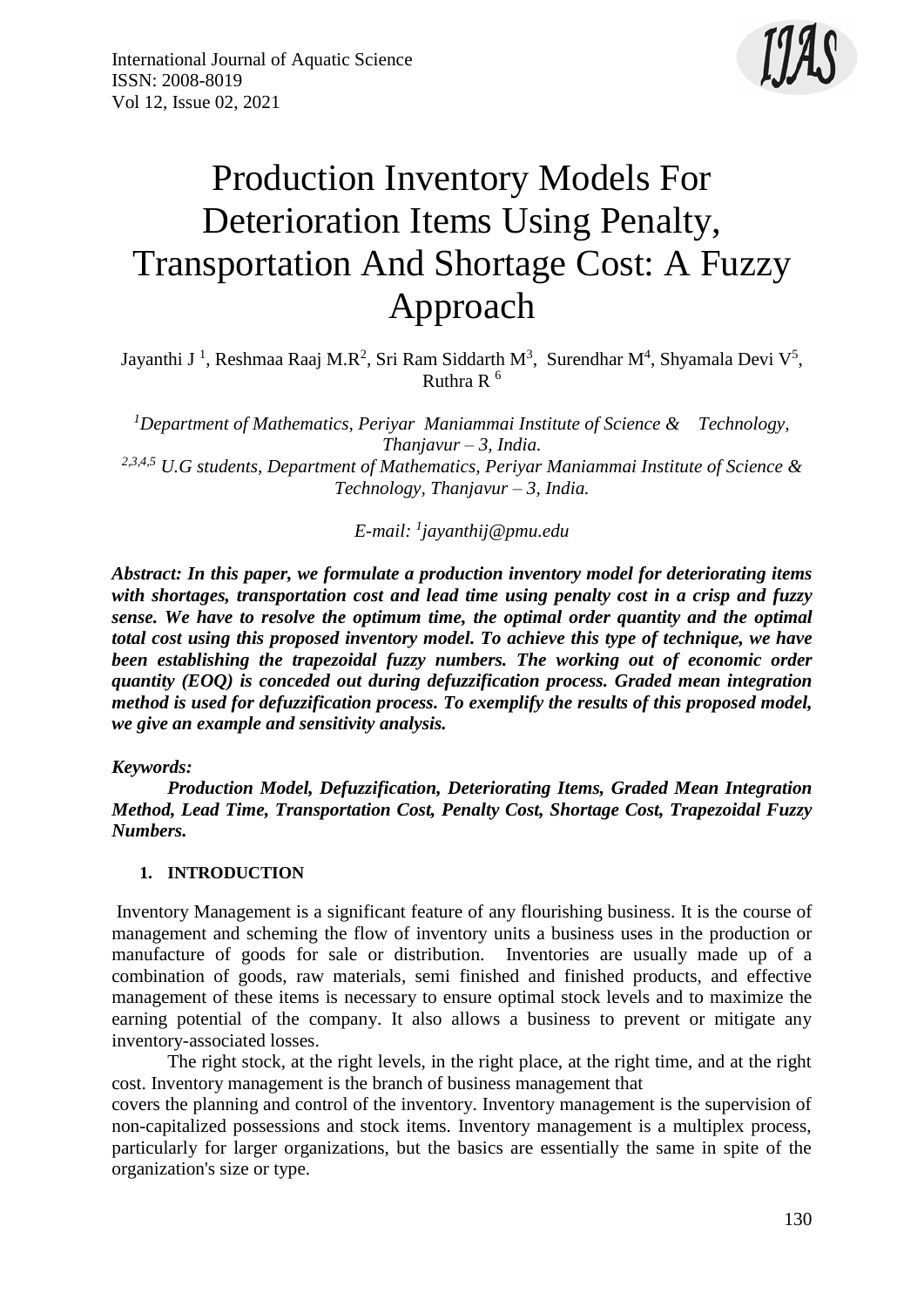In 2012, Dutta and Pavan Kumar [2] contrived that fuzzy inventory model without shortages using trapezoidal fuzzy number with sensitivity analysis. Zadeh L.A [14] has first introduced the fuzzy sets. In 1983, Zimmerman [15] was first introduced the fuzzy sets in operational research. In 2020, Jayanthi and Yasotha Nandhini established that the fuzzy production inventory model for deterioration items with shortages and lead time using penalty cost. Yao and Lee [13] developed that the fuzzy inventory with or without backorder for fuzzy order quantity with trapezoidal fuzzy number in 1999. In 2020, Jayanthi and Yasotha Nandhini [5] illustrated a fuzzy production inventory model with allowed lead time and shortages using Yager ranking methods. Nalini Prava Behera and Pradip Kumar Tripathy [9] had formulated fuzzy EOQ model for time deteriorating items using penalty cost. In 2018, Maragatham, Ananthi and Jayanthi [7] recognized that the fuzzy inventory model for deteriorating items with shortages using penalty cost. In 2020, Jayanthi and Yasotha Nandhini [6] have coined that production inventory model with allowed shortages: A fuzzy approach. Aaditya Pevakar and Nagare [1] has recognized the inventory model for timely deteriorating products considering penalty cost and shortage cost. In 1993, Fujiwara and Perera [3] has initiated EOQ model for continuously deteriorating products using linear and exponential penalty cost. In 1987, Park [10] has visualized fuzzy sets theoretic interpretation of economic order quantity. In 2015, Mishra, Gupta, Yadav and Rawat [8] have predicted that optimization of fuzzified economic order quantity model allowing shortage and deterioration with full backlogging. In 2009, Srivastava and Gupta [12] has forecasted EOQ model for time-deteriorating items using penalty cost.

Here we develop a fuzzy production inventory model logically using penalty cost and transportation cost with shortages. We use graded mean integration method for defuzzification process. The annual total cost is derived and calculated as a function of seven variables (ie) holding cost, set up cost, transportation cost, shortage cost, penalty cost, screening cost and reworking cost.

#### **2. METHODOLOGY**

*2.1 Fuzzy Numbers*

Any fuzzy subset of the real line R, whose membership function  $\mu_A$  satisfied the following conditions, is a generalized fuzzy number  $\tilde{A}$ .

- (i)  $\mu_A$  is a continuous mapping from R to the closed interval [0, 1].
- (ii)  $\mu_A = 0, -\infty < x \le a_1$ ,
- (iii)  $\mu_A = L(x)$  is strictly increasing on [a<sub>1</sub>, a<sub>2</sub>]
- (iv)  $\mu_A = w_A, a_2 \le x \le a_3$
- (v)  $\mu_A = R(x)$  is strictly decreasing on [a<sub>3</sub>, a<sub>4</sub>]

$$
(vi) \ \mu_A = 0, \ a_4 \le x < \infty
$$

where  $0 < w_A \le 1$  and a<sub>1</sub>, a<sub>2</sub>, a<sub>3</sub> and a<sub>4</sub> are real numbers. Also this type of generalized fuzzy number be denoted as  $\widetilde{A} = (a_1, a_2, a_3, a_4 : w_A)_{LR}$ ; When w<sub>A</sub> = 1, it can be simplified as  $\widetilde{A} = (a_1, a_2, a_3, a_4)_{LR}$ .

#### *2.2 Trapezoidal Fuzzy Number:*

A trapezoidal fuzzy number  $\tilde{A} = (a, b, c, d)$  is represented with membership function  $\mu_{\tilde{A}}$ as follows: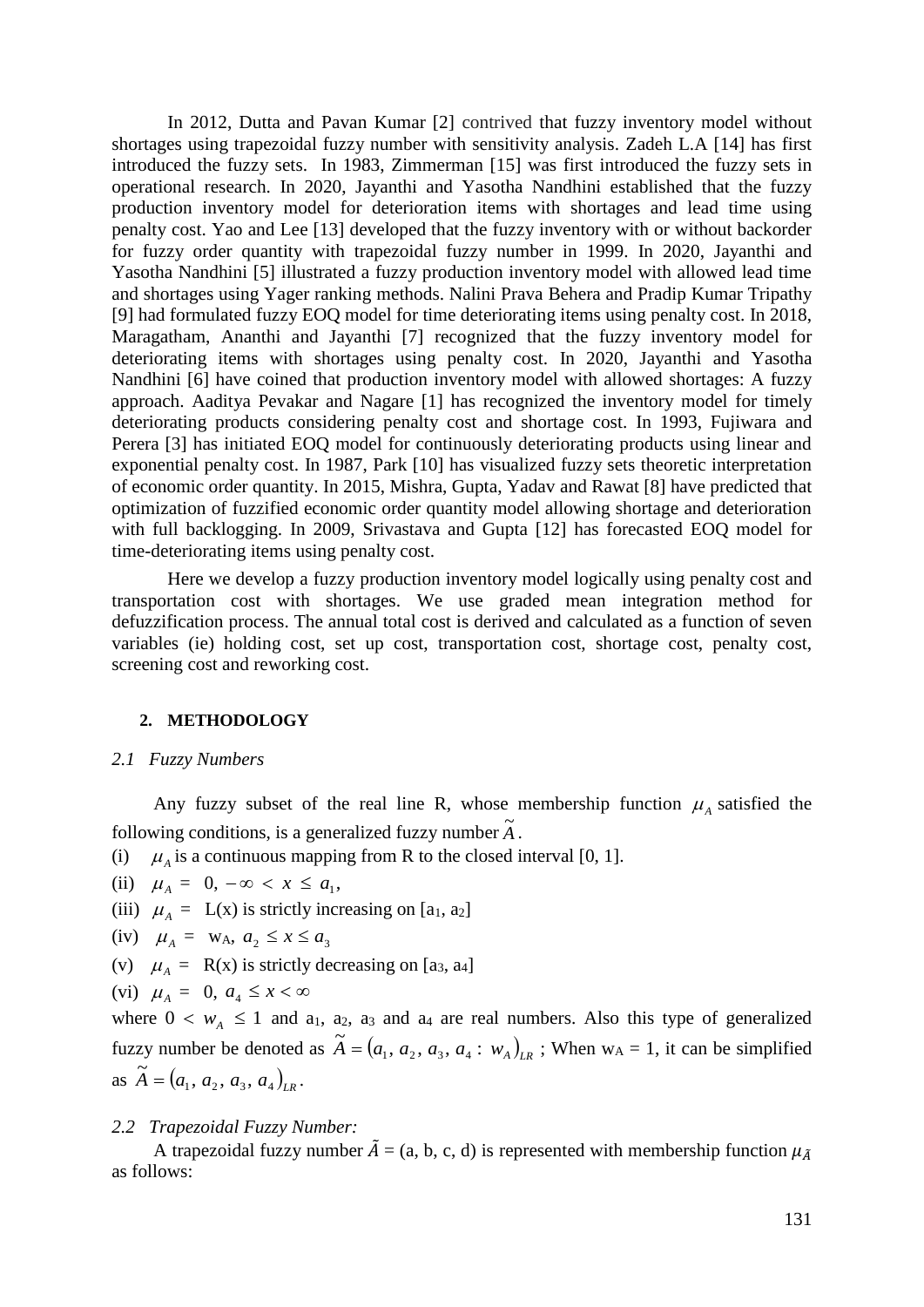



If  $\tilde{A} = (a_1, a_2, a_3, a_4)$  is a trapezoidal fuzzy number then the graded mean integration representation of  $\tilde{A}$  is,

$$
p(\tilde{A}) = \frac{a_1 + 2a_2 + 2a_3 + a_4}{6}
$$

#### *2.4 Notations and Assumptions*

The mathematical model of this paper is developed on the basis of the following notations and assumptions.

## *2.4.1 Notations*

- p : production cost
- c : holding cost per unit quantity per unit time
- s : set up or ordering cost per order
- r : shortage cost or stock out cost per unit quantity per unit time
- T : transportation cost
- q : order quantity per cycle
- L : lead time

 $k\sigma\sqrt{L}$  : safety stock

- t ∶ scheduling time period
- z : order level
- R  $:$  total demand over the planning time period [0, t]
- μ : time period at which deterioration of product start.
- α : screening cost per unit
- $β$  : reworking cost per unit
- $\theta$  : percentage of defective items
- $TC$  : total annual cost for the period [0, t]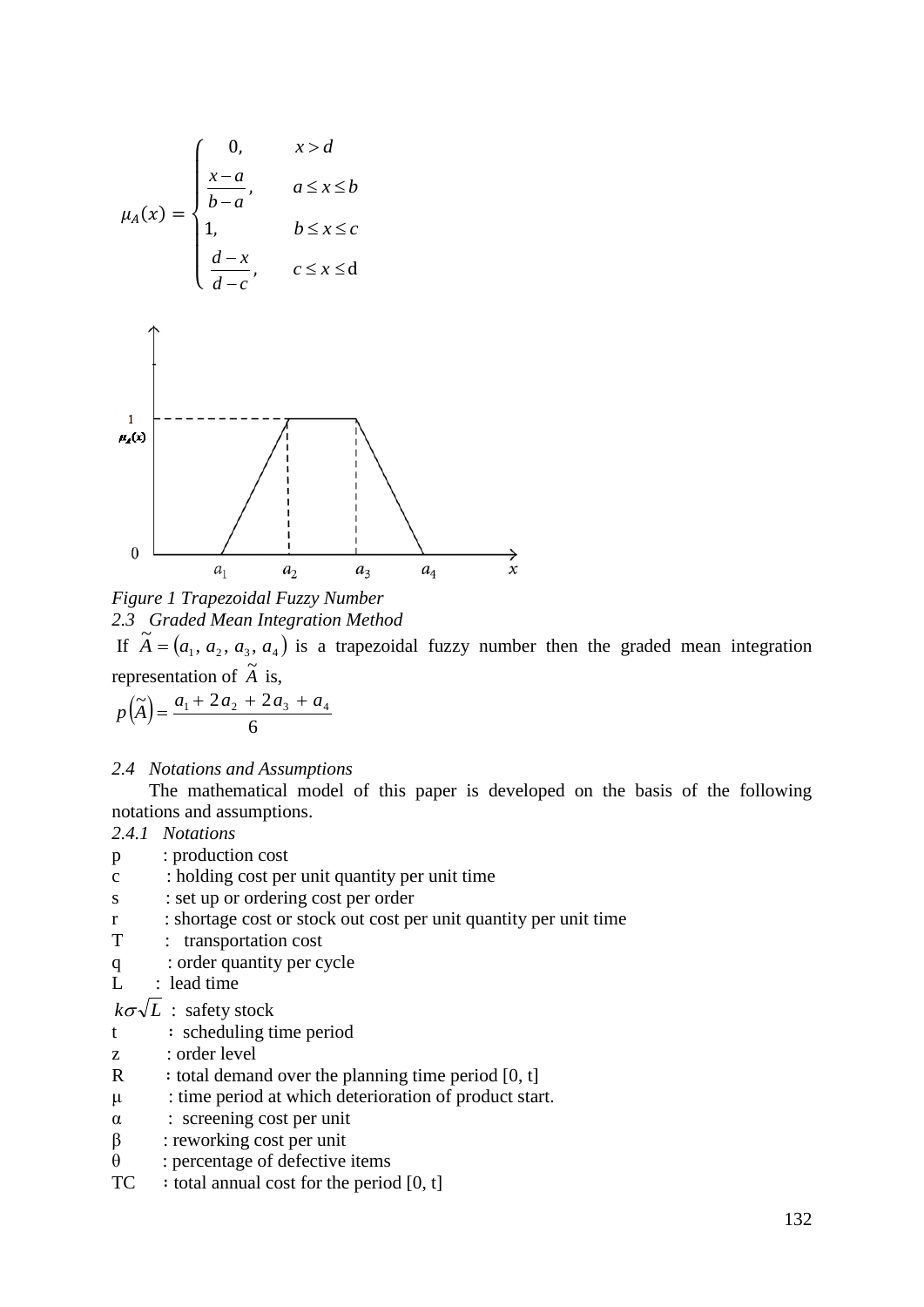- t ∗ : optimum time
- q ∗ : optimal order quantity
- $TC*$ : minimum total cost
- *p* ~ : fuzzy production cost
- *c* ~ : fuzzy holding cost per unit quantity per unit time
- $\tilde{\alpha}$ : fuzzy set up or ordering cost per order
- $\tilde{\beta}$ : fuzzy shortage cost per unit quantity per unit time
- $\widetilde{TC}$  : fuzzy total cost for the period [0, t]
- $\tilde{t}^*$ *t* : fuzzy optimum time
- $\tilde{q}^*$ *q* : fuzzy optimal order quantity
- $T\widetilde{C}^*$ t fuzzy minimum total cost

# *2.4.2 Assumptions*

- Demand rate is uniform and finite.
- Lead time crashing cost is related to the lead time by a function of the form  $R(L) = a L^{-b}$ ,  $a > 0$ ,  $0 < b \le 0.5$ , where a and b are real constants.
- A single product is considered over a prescribed period of time.
- Shortages and lead time are allowed.
- Inventory is continuously reviewed.
- The replenishment occurs instantaneously at an infinite rate.
- Screening cost and reworking cost is constant.
- Production cost, holding cost, setup cost, transportation cost and shortage cost are taken as trapezoidal fuzzy numbers.
- $\bullet$  q is the lot-size per cycle whereas z is the initial inventory level after fulfilling the back-logged quantity of previous cycle and  $q - z$  be the maximum shortage level.

# **3. MODEL FORMULATION**

*3.1 Proposed Inventory Model in Crisp Sense:*

From the above notations and assumptions, we obtain the total annual cost for the inventory model for deterioration items using penalty cost with shortages in crisp environment.

Here penalty cost is taken as an exponential function. An exponential penalty cost function  $P(t) = \alpha (e^{\beta(t-\mu)}-1)$ ,  $t \ge \mu$  which gives the cost of keeping one unit of product in stock until age t, where  $\mu$  be the time period at which deterioration of product starts and  $\alpha$  and β are constants.

The cost due to the deterioration of the product delivered during the period t is given by  $\alpha \left( e^{\beta(t-\mu)} - 1 \right) R dt$ .

The penalty cost due to the deterioration of the product delivered during the time

interval 
$$
(\mu, t)
$$
 is given by  $\frac{\alpha R}{\beta t} \left[ \left( e^{\beta(t-\mu)} - 1 \right) - \beta(t-\mu) \right]$ .

The total cost for the period  $(0, t)$  is given by,

TC (t) = production cost + carrying cost + set up cost + transportation cost + shortage cost + lead time + penalty cost + screening cost + reworking cost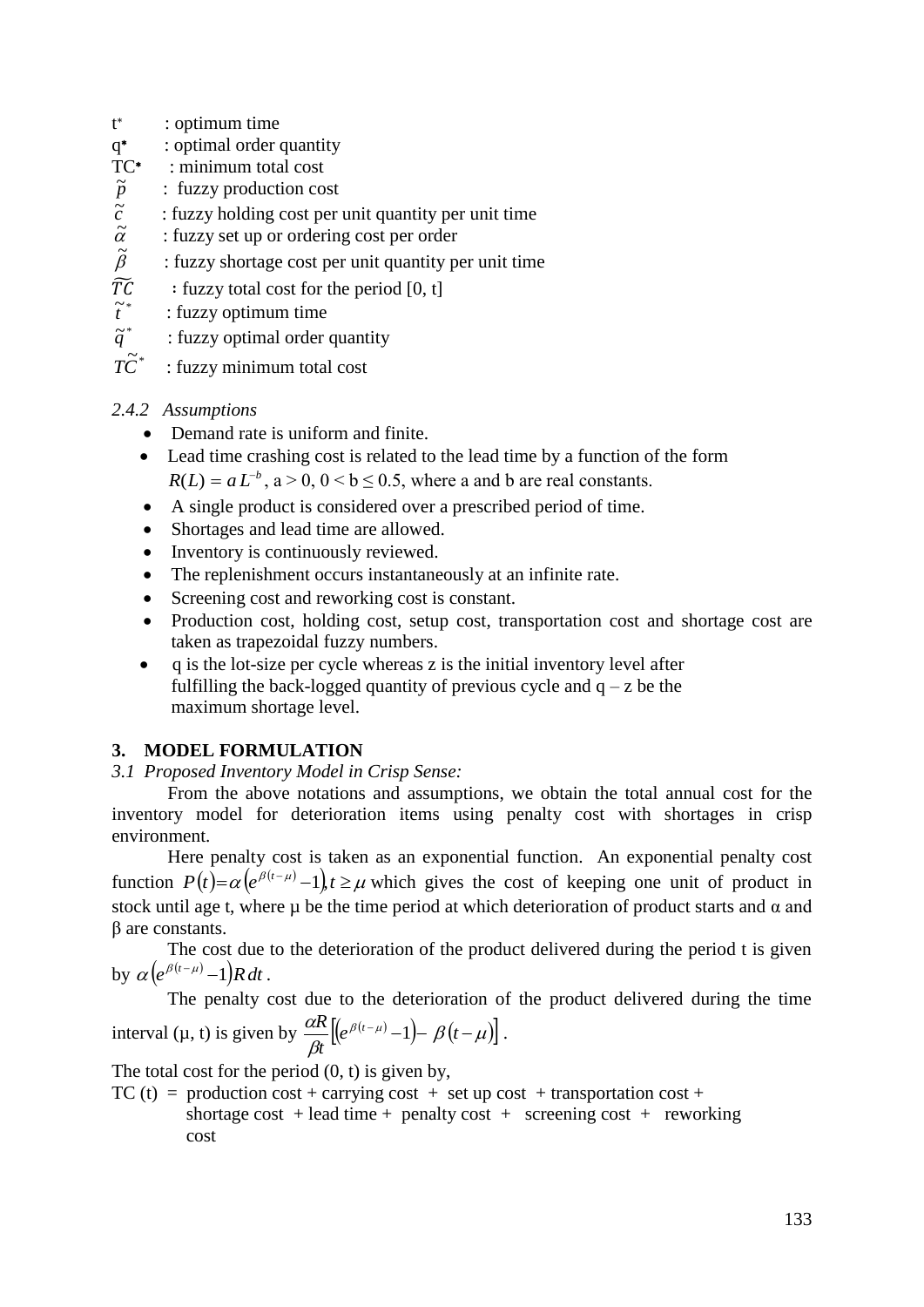$$
TC(t) = pRt + \left[\frac{cz^2}{2Rt} + ck\,\sigma\sqrt{L}\right] + \frac{s}{t} + TRt + \frac{r(Rt - z)^2}{2Rt} + \frac{\alpha R}{\beta t}\left[\left(e^{\beta(t - \mu)} - 1\right) - \beta\left(t - \mu\right)\right] + \frac{R(L)}{t} + SRt + \gamma\theta Rt
$$
\n(1)

By using second order approximation of the exponential term  $e^{\beta(t-\mu)}$  in TC (t), we get

$$
TC(t) = pRt + \left[\frac{crRt}{2(c+r)} + ck\,\sigma\sqrt{L}\right] + \frac{s}{t} + TRt\,\frac{\alpha\beta Rt}{2} - \alpha R\mu\beta + \frac{\alpha\beta\mu^2R}{2t} + \frac{a L^b}{t} + SRt + \gamma\theta Rt
$$

(2) and total cost in terms of ' $a$ ' is

and total cost in terms of q is,  
\n
$$
TC(q) = pq + \left[ \frac{cq}{2(c+r)} + ck \sigma \sqrt{L} \right] + \frac{sR}{q} + Tq + \frac{\alpha \beta q}{2} - \alpha R \mu \beta + \frac{\alpha \beta \mu^2 R^2}{2q} + \frac{R}{q} a L^{-b} + Sq + \gamma \theta
$$

$$
(3)
$$

where *c r*  $z = \frac{rRt}{\sqrt{r}}$  $\overline{+}$  $=\frac{r\pi}{2}$  and  $q = Rt$ 

Partially differentiating equation (2) with respect to t, we get

$$
\frac{\partial TC}{\partial t} = pR + \left[ \frac{crR}{2(c+r)} \right] - \frac{s}{t^2} + TR + \frac{\alpha \beta R}{2} - \frac{\alpha \beta \mu^2 R}{2t^2} - \frac{a L^{-b}}{t^2} + SR + \gamma \theta R \tag{4}
$$

The optimum  $q^*$  and  $TC^*$  can be obtained by equating the first partial derivative w.r.t to 't' of TC to zero.

(i.e) 
$$
\frac{\partial TC}{\partial t} = 0
$$
 gives  
\nOptimum\n
$$
t^* = \sqrt{\frac{(2s + \alpha\beta\mu^2 R + 2aL^{-b}) (c+r)}{2pR(c+r) + crR + 2TR(c+r) + \alpha\beta R(c+r) + 2SR(c+r) + 2\gamma\theta R(c+r)}}
$$
period:

Optimal order quantity:

Optimal  
\n
$$
q^* = Rt^* = R \sqrt{\frac{(2s + \alpha\beta\mu^2 R + 2aL^{-b})(c+r)}{2pR(c+r) + crR + 2TR(c+r) + \alpha\beta R(c+r) + 2SR(c+r) + 2\gamma\theta R(c+r)}}
$$
\n
$$
= \sqrt{q^* = \sqrt{\frac{(2Rs + \alpha\beta\mu^2 R^2 + 2aL^{-b}R)(c+r)}{2p(c+r) + cr + 2T(c+r) + \alpha\beta(c+r) + 2S(c+r) + 2\gamma\theta(c+r)}}
$$
\nOptimum

\ntotal

\ncost:

\ncost:

(5)

$$
TC* = \sqrt{(2Rs + \alpha\beta\mu^2R^2 + 2aL^bR)\left[2p + \frac{cr}{c+r} + 2T + \alpha\beta + 2S + 2\gamma\theta\right]} - \alpha\beta\mu R + ck\sigma\sqrt{L}
$$

 $(7)$ 

# *3.2 Proposed Inventory Model in Fuzzy Sense:*

Here, we consider the model in fuzzy environment. Since the holding cost, set up cost and shortage cost are fuzzy in nature, we represent them by trapezoidal fuzzy numbers.

- Let  $\tilde{p}$  : fuzzy production cost per unit quantity per unit time
- $\tilde{c}$  : fuzzy carrying or holding cost per unit quantity per unit time
	- *s*  $\frac{3}{x}$  : fuzzy set up or ordering cost per order
	- $\tilde{r}$ : fuzzy shortage cost or stock out cost per unit quantity per unit time
	- $\tilde{\tilde{T}}$ : fuzzy transportation cost

Now we fuzzify the total cost given in (2), we have,

 $a L^{-b} + Sq + \gamma \theta q$ 

*q R*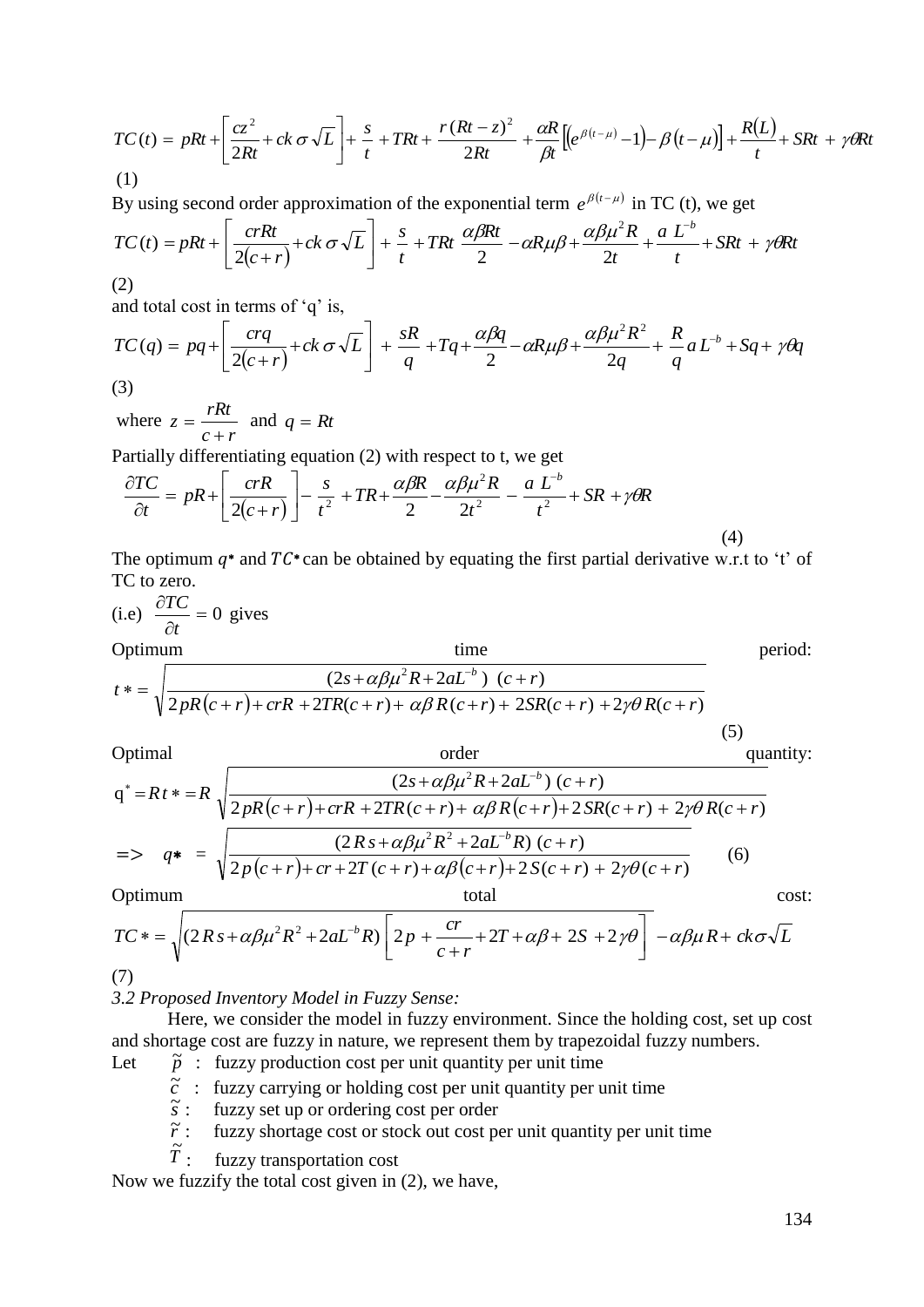$$
T\widetilde{C}(t) = \widetilde{p}Rt + \left[\frac{\widetilde{c}z^{2}}{2Rt} + \widetilde{c}k \sigma\sqrt{L}\right] + \frac{\widetilde{s}}{t} + \widetilde{T}Rt + \frac{\widetilde{r}(Rt - z)^{2}}{2Rt} + \frac{\alpha R}{\beta t}\left[\left(e^{\beta(t - \mu)} - 1\right) - \beta\left(t - \mu\right)\right] + \frac{R(L)}{t} + SRt + \gamma\theta Rt
$$
\n(8)

By using second order approximation of the exponential term  $e^{\beta(t-\mu)}$  in  $T\tilde{C}(t)$ , we get

$$
T\widetilde{C}(t) = \widetilde{p}Rt + \left[\frac{\widetilde{c}\widetilde{r}Rt}{2(\widetilde{c}+\widetilde{r})} + \widetilde{c}k\,\sigma\sqrt{L}\right] + \frac{\widetilde{s}}{t} + \widetilde{T}Rt + \frac{\alpha\beta Rt}{2} - \alpha R\mu\beta + \frac{\alpha\beta\mu^2R}{2t} + \frac{aL^{-b}}{t} + SRt + \gamma\theta Rt
$$

(9)

and total cost in terms of 'q' is,

$$
T\tilde{C}(q) = \tilde{p}q + \left[\frac{\tilde{c}\tilde{r}q}{2(\tilde{c} + \tilde{r})} + \tilde{c}k\,\sigma\sqrt{L}\right] + \frac{\tilde{s}R}{q} + \tilde{T}q + \frac{\alpha\beta q}{2} - \alpha R\mu\beta + \frac{\alpha\beta\mu^2 R^2}{2q} + \frac{R}{q}aL^{-b} + Sq + \gamma\theta q
$$
\n(10)

(10)

where 
$$
z = \frac{\widetilde{r}Rt}{\widetilde{c} + \widetilde{r}}
$$
 and  $q = Rt$ 

Partially differentiate equation (9) with respect to t, we get

$$
\frac{\partial T\tilde{C}}{\partial t} = \tilde{p}R + \left[\frac{\tilde{c}\tilde{r}R}{2(\tilde{c}+\tilde{r})}\right] - \frac{\tilde{s}}{t^2} + \tilde{T}R + \frac{\alpha\beta R}{2} - \frac{\alpha\beta\mu^2 R}{2t^2} - \frac{a L^b}{t^2} + SR + \gamma\theta R \tag{11}
$$

The optimum  $q^*$  and  $T\overline{C^*}$  can be obtained by equating the first partial derivative w.r.t to 't' of  $T\tilde{C}$  to zero.

(i.e) 
$$
\frac{\partial \widetilde{T}C}{\partial t} = 0
$$
 gives  
\nFuzzy optimum time  
\n
$$
\widetilde{t}^* = \sqrt{\frac{(2\widetilde{s} + \alpha\beta\mu^2 R + 2aL^{-b}) (\widetilde{c} + \widetilde{r})}{2\widetilde{p}R(\widetilde{c} + \widetilde{r}) + \widetilde{c}\widetilde{r}R + 2\widetilde{T}R(\widetilde{c} + \widetilde{r}) + \alpha\beta R(\widetilde{c} + \widetilde{r}) + 2SR(\widetilde{c} + \widetilde{r}) + 2\gamma\theta R(\widetilde{c} + \widetilde{r})}
$$
\n(12)

Fuzzy optimal order quantity:

$$
\overrightarrow{TC}(t) = \overrightarrow{p}Rt + \left[\frac{t\overrightarrow{z}}{2R} + \overrightarrow{z}R\sigma\sqrt{L}\right] + \frac{s}{t} + \overrightarrow{r}Rt + \frac{r(Rt - z)}{2R} + \frac{aR}{R}\left[e^{\beta(t-\mu)} - 1\right] - \beta(t-\mu)\right] + \frac{N(t-j)}{2R} + \gamma Rt
$$
\n(8)\nBy using second order approximation of the exponential term  $e^{\beta(t-\mu)}$  in  $\overrightarrow{TC}(t)$ , we get\n
$$
\overrightarrow{TC}(t) = \overrightarrow{p}Rt + \left[\frac{2\overrightarrow{r}R}{2(\overrightarrow{r}+\overrightarrow{r})} + \overrightarrow{c}R\sigma\sqrt{L}\right] + \frac{\overrightarrow{r}}{t} + \overrightarrow{T}Rt + \frac{\alpha\beta Rt}{2} - \alpha R\mu\beta + \frac{\alpha\beta\mu^2 R}{2t} + \frac{a L^*}{t} + SRt + \gamma Rt
$$
\n(9)\nand total cost in terms of 'q' is,\n
$$
\overrightarrow{TC}(q) = \overrightarrow{p}q + \left[\frac{\overrightarrow{c}\overrightarrow{r}q}{2(\overrightarrow{r}+\overrightarrow{r})} + \overrightarrow{c}R\sigma\sqrt{L}\right] + \frac{\overrightarrow{s}R}{q} + \overrightarrow{T}q + \frac{\alpha\beta q}{2} - \alpha R\mu\beta + \frac{\alpha\beta\mu^2 R^2}{2q} + \frac{R}{q}aL^* + Sq + \gamma Rt
$$
\n(10)\nwhere  $z = \frac{\overrightarrow{r}Rt}{\overrightarrow{c} + \overrightarrow{r}}$  and  $q = Rt$ \n\nPartially differentiate equation (9) with respect to t, we get\n
$$
\frac{\partial \overrightarrow{C}}{\partial \overrightarrow{c}} = \overrightarrow{p}R + \left[\frac{\overrightarrow{c}\overrightarrow{r}R}{2(\overrightarrow{r}+\overrightarrow{r})}\right] - \frac{\overrightarrow{s}R}{t^2} + \overrightarrow{r}R + \frac{\alpha\beta q}{2} - \frac{\alpha\mu}{2t^2} - \frac{a L^*}{t^2} + SR + \gamma \theta R \tag{11}\n\tag{12}\n
$$
\overrightarrow{r} = \overrightarrow{r}R + \left[\frac{\overrightarrow{c}\overrightarrow{r}R}{2(\overrightarrow{r}+\overrightarrow{r})} + \frac{\overrightarrow{r}R
$$
$$

Fuzzy Optimum total cost:

$$
T\tilde{C}^* = \sqrt{(2R\tilde{s} + \alpha\beta\mu^2R^2 + 2aL^{-b}R)\left[2\tilde{p} + \frac{\tilde{c}\tilde{r}}{\tilde{c} + \tilde{r}} + 2\tilde{T} + \alpha\beta + 2S + 2\gamma\theta\right]} - \alpha\beta\mu R + \tilde{c}k\sigma\sqrt{L}
$$

(14)

#### **4. NUMERICAL EXAMPLE:**

*4.1 Numerical Example in Crisp Sense:* 

The annual demand of an item is 1000 unit / year. Production cost is Rs. 800/ unit/year, annual inventory holding cost is Rs. 10 per unit, set up cost is Rs. 20 per unit, transportation cost is Rs. 20 unit / year and shortage cost is Rs. 4 unit / year. If there is 10 % defective items then the duplicate cost for the defective items is Rs. 2 / unit and the screening cost is Rs.  $3$  / unit. L = 0.5, k = 8, a = 1, b = 0.1,  $\sigma$  = 4. Also,  $\mu$  = 3 days,  $\alpha$  = 10,  $\beta$  = 0.9. Optimum time, economic order quantity and total annual cost are determined.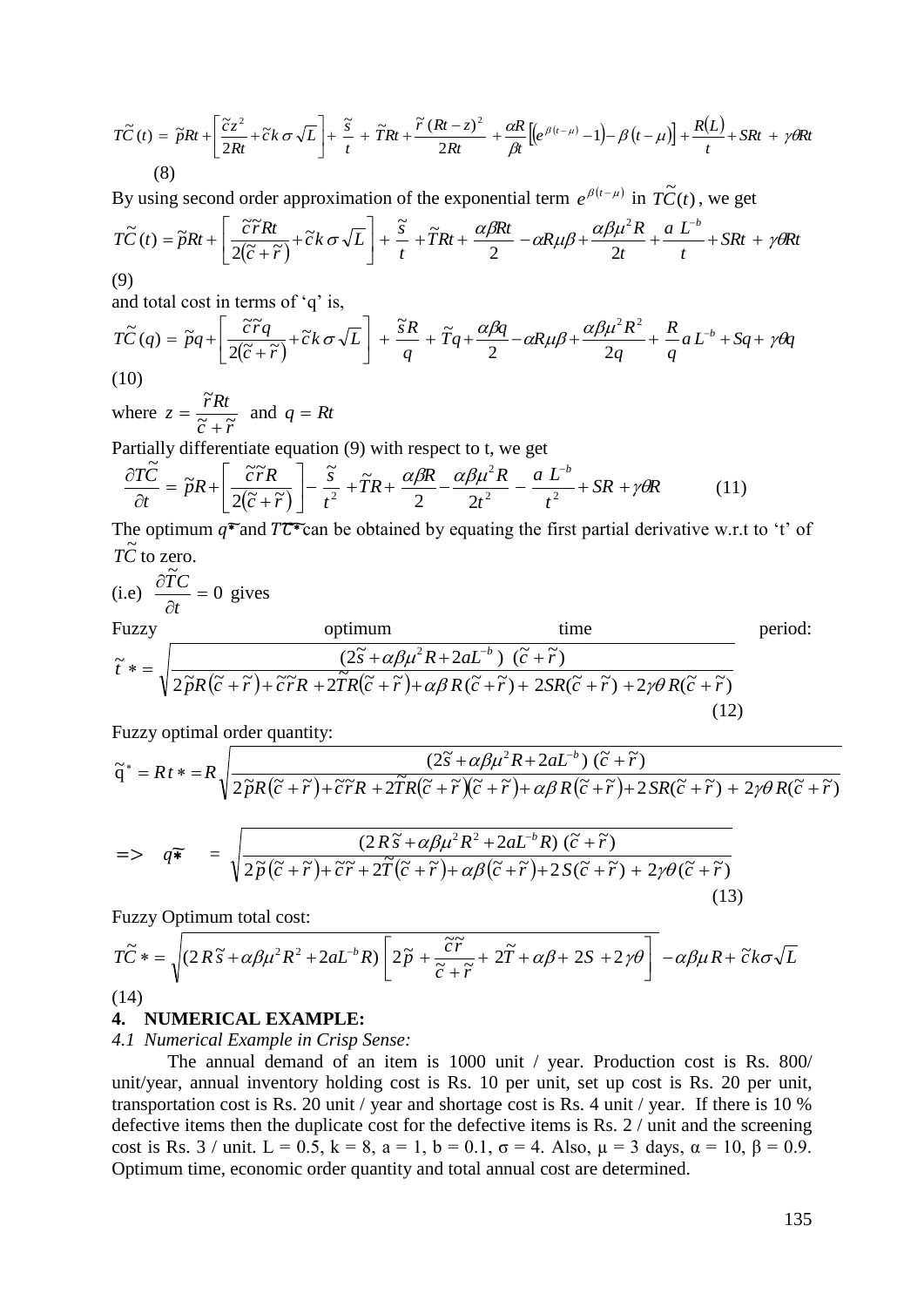*Production inventory models for deterioration items using penalty, transportation and shortage cost: A Fuzzy Approach* 

**Sol:**

**501:**  
\n4.1.1 *Optimum Time:*  
\n
$$
t^* = \sqrt{\frac{(2s + \alpha \beta \mu^2 R + 2aL^{-b}) (c + r)}{2pR(c + r) + crR + 2TR(c + r) + \alpha \beta R(c + r) + 2SR(c + r) + 2\gamma \theta R(c + r)}}
$$
  
\n $t^* = 0.22$  days  
\n4.1.2 *Optimum Economic order quantity:*  
\n $q^* = \sqrt{\frac{(2Rs + \alpha \beta \mu^2 R^2 + 2aL^{-b}R) (c + r)}{2p(c + r) + cr + 2T(c + r) + \alpha \beta (c + r) + 2S(c + r) + 2\gamma \theta (c + r)}}$   
\n $= \text{Rs. } 221.07$   
\n4.1.3 *Optimum Total annual cost:*  
\n $TC^* = \sqrt{(2Rs + \alpha \beta \mu^2 R^2 + 2aL^{-b}R) [2p + \frac{cr}{c + r} + 2T + \alpha \beta + 2S + 2\gamma \theta] - \alpha \beta \mu R + ck\sigma \sqrt{L}}$   
\n $= \text{Rs. } 339817.24$ 

*4.2 Numerical Example in Fuzzy Sense:*

**Let**

 $R = 1000$  unit / year  $\tilde{p}$  = Rs. (600, 700, 900, 1000) / unit / year  $\vec{c}$  = Rs. (7, 9, 11, 13) / unit / year  $\tilde{r}$  = Rs. (2, 3, 5, 6) / unit / year  $\tilde{s}$  = Rs. (16, 19, 21, 24) / unit / year  $\tilde{T}$  $=$  Rs. (16, 19, 21, 24) / unit / year  $\theta = 10 \%$  $S = Rs. 3 / unit$  $\gamma$  = Rs. 2 / unit  $\mu = 3$  days  $\alpha = 10$  $\beta = 0.9$  $L = 0.5$  $k = 8$  $a = 1$  $b = 0.1$  $\sigma = 4$ *4.2.1 Fuzzy Optimum Time:*  $\frac{1}{2\widetilde{p}R(\widetilde{c}+\widetilde{r})+\widetilde{c}\widetilde{r}R+2\widetilde{I}R(\widetilde{c}+\widetilde{r})+\alpha\beta R(\widetilde{c}+\widetilde{r})+2SR(\widetilde{c}+\widetilde{r})+2\gamma\theta R(\widetilde{c}+\widetilde{r})}$  $\widetilde{z}$  +  $\alpha \beta \mu^2 R + 2aL^{-b}$  )  $(\widetilde{c} + \widetilde{r})$  $\widetilde{p}R(\widetilde{c} + \widetilde{r}) + \widetilde{c}\,\widetilde{r}R + 2\widetilde{I}R(\widetilde{c} + \widetilde{r}) + \alpha\beta\,R(\widetilde{c} + \widetilde{r}) + 2SR(\widetilde{c} + \widetilde{r}) + 2\gamma\theta\,R(\widetilde{c} + \widetilde{r})$  $\widetilde{t}$  **a** =  $\int \frac{(2\widetilde{s} + \alpha\beta\mu^2R + 2aL^{-b})(\widetilde{c} + \widetilde{r})}{\widetilde{c} + \widetilde{c} + \widetilde{c} + \widetilde{c} + \widetilde{c} + \widetilde{c} + \widetilde{c}}$ *b*  $(\tilde{\epsilon}+\tilde{r})+\tilde{c}\tilde{r}R+2\tilde{T}R(\tilde{c}+\tilde{r})+\alpha\beta R(\tilde{c}+\tilde{r})+2SR(\tilde{c}+\tilde{r})+2\gamma\theta R(\tilde{c}+\tilde{r})$  $* = \sqrt{\frac{(2\tilde{s} + \alpha\beta\mu^2R + 2aL^{-b}) (\tilde{c} + \alpha\beta\mu)^2R + 2aL^{-b} (\tilde{s} + \alpha\beta\mu)^2R^{-b} \tilde{c} + \alpha^2\beta^2R^{-b} \tilde{c}^2}}$  $\overline{a}$  $rac{R+2aL^{-b}}{\alpha\beta R(\tilde{c}+\tilde{r})+\frac{2SR(\tilde{c}+\tilde{r})+2\gamma\theta}{R}}$  $\alpha\beta\mu$  $= (0.14, 0.18, 0.27, 0.37)$ *Graded mean integration method:*

 $p(\tilde{t}^*) = 0.24$  days

*4.2.2 Fuzzy Optimum Economic order quantity:*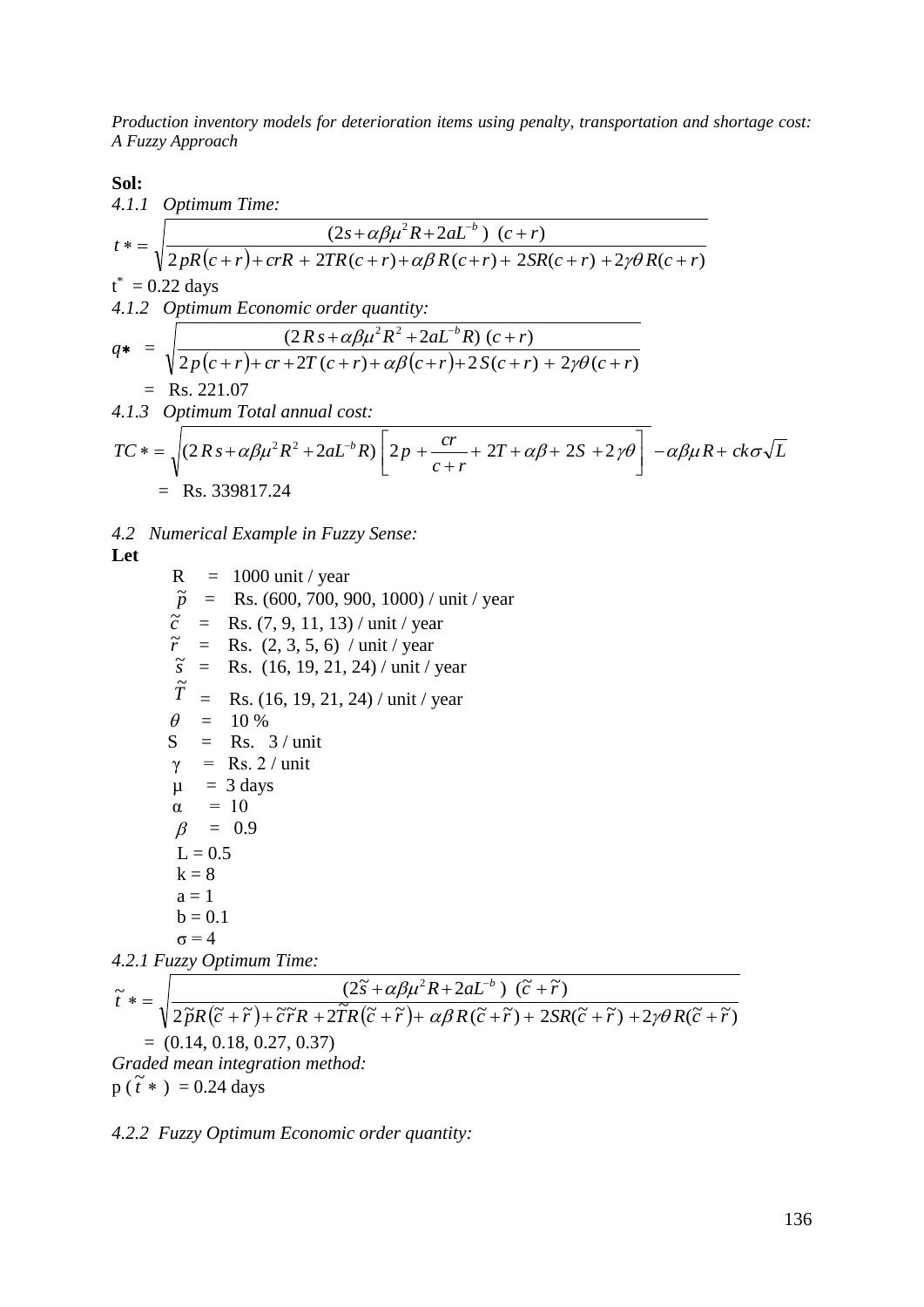$$
q\widetilde{\ast} = \sqrt{\frac{(2R\widetilde{s} + \alpha\beta\mu^2R^2 + 2aL^{-b}R)(\widetilde{c} + \widetilde{r})}{2\widetilde{p}(\widetilde{c} + \widetilde{r}) + \widetilde{c}\widetilde{r} + 2\widetilde{T}(\widetilde{c} + \widetilde{r}) + \alpha\beta(\widetilde{c} + \widetilde{r}) + 2S(\widetilde{c} + \widetilde{r}) + 2\gamma\theta(\widetilde{c} + \widetilde{r})}}
$$
\n= Rs. (136.26, 180.72, 272.44, 370.10)  
\nGraded mean integration method:  
\np (\widetilde{q} \* ) = Rs. 235.45  
\n4.2.3 Fuzzy Optimum total annual cost:  
\n
$$
T\widetilde{C} * = \sqrt{(2R\widetilde{s} + \alpha\beta\mu^2R^2 + 2aL^{-b}R)\left[2\widetilde{p} + \frac{\widetilde{c}\widetilde{r}}{\widetilde{c} + \widetilde{r}} + 2\widetilde{T} + \alpha\beta + 2S + 2\gamma\theta\right]} - \alpha\beta\mu R + \widetilde{c}k\sigma\sqrt{L}
$$
\n= Rs. (291695.81, 316599.5, 361710.73, 383100.93)  
\nGraded Mean Integration Method:  
\n( $\widetilde{T}$  $\widetilde{S}$ ) = R. 232569.52

 $p(T\tilde{C}^*) = \text{Rs. } 338569.53$ 

## **5. SENSITIVITY ANALYSIS:**

| Table 1: |               |                                              |                   |                    |
|----------|---------------|----------------------------------------------|-------------------|--------------------|
| S.No     | <b>Demand</b> | For<br>$\tilde{p}$ =Rs.(600, 700, 900, 1000) |                   |                    |
|          | (R)           | $\tilde{c}$ = Rs. (7, 9,11,13)               |                   |                    |
|          |               | $\tilde{r}$ = Rs.(2, 3, 5, 6)                |                   |                    |
|          |               | $\tilde{s}$ = Rs.(16, 19, 21, 24)            |                   |                    |
|          |               | $\tilde{T}$<br>$=$ Rs. (16, 19, 21, 24)      |                   |                    |
|          |               | $\sim$ $*$                                   | $\widetilde{q}^*$ | $T\widetilde{C}^*$ |
| 1.       | 800           | 0.23                                         | 200.79            | 256443.37          |
| 2.       | 900           | 0.23                                         | 220.87            | 297280.61          |
| 3.       | 1000          | 0.24                                         | 235.45            | 338569.53          |
| 4.       | 1100          | 0.24                                         | 254.38            | 378076.90          |
| 5.       | 1200          | 0.24                                         | 273.51            | 418690.08          |

Table 1:

## **6. CONCLUSION**

In this paper, we construct a formula for an optimum time, optimal economic order quantity and optimum total annual inventory cost in the crisp sense as well as in the fuzzy sense. This model is solved rationally by optimizing the total inventory

cost. Finally, the proposed model has been verified by the numerical example along with the sensitivity analysis and we conclude that if the demand is increasing then

optimal economic order quantity and optimum total annual inventory cost will also increase simultaneously.

## **7. REFERENCES**

- [1] Aaditya Pevakar and Nagare M.R, Inventory model for timely deteriorating
- [2] products considering penalty cost and shortage cost, International Journal of
- [3] Science Technology & Engineering, Volume 2, Issue 2, August 2015,ISSN(O):
- [4] 2349-784X.
- [5] Dutta D and Pavan Kumar, Fuzzy inventory model without shortage using
- [6] trapezoidal fuzzy number with sensitivity analysis, IOSR Journal of
- [7] Mathematics, Vol 4, Issue 3, Nov-Dec 2012, PP 32-37, ISSN : 2278-5728.
- [8] Fujiwara O and Perera U.L.J.S.R (1993), EOQ model for continuously